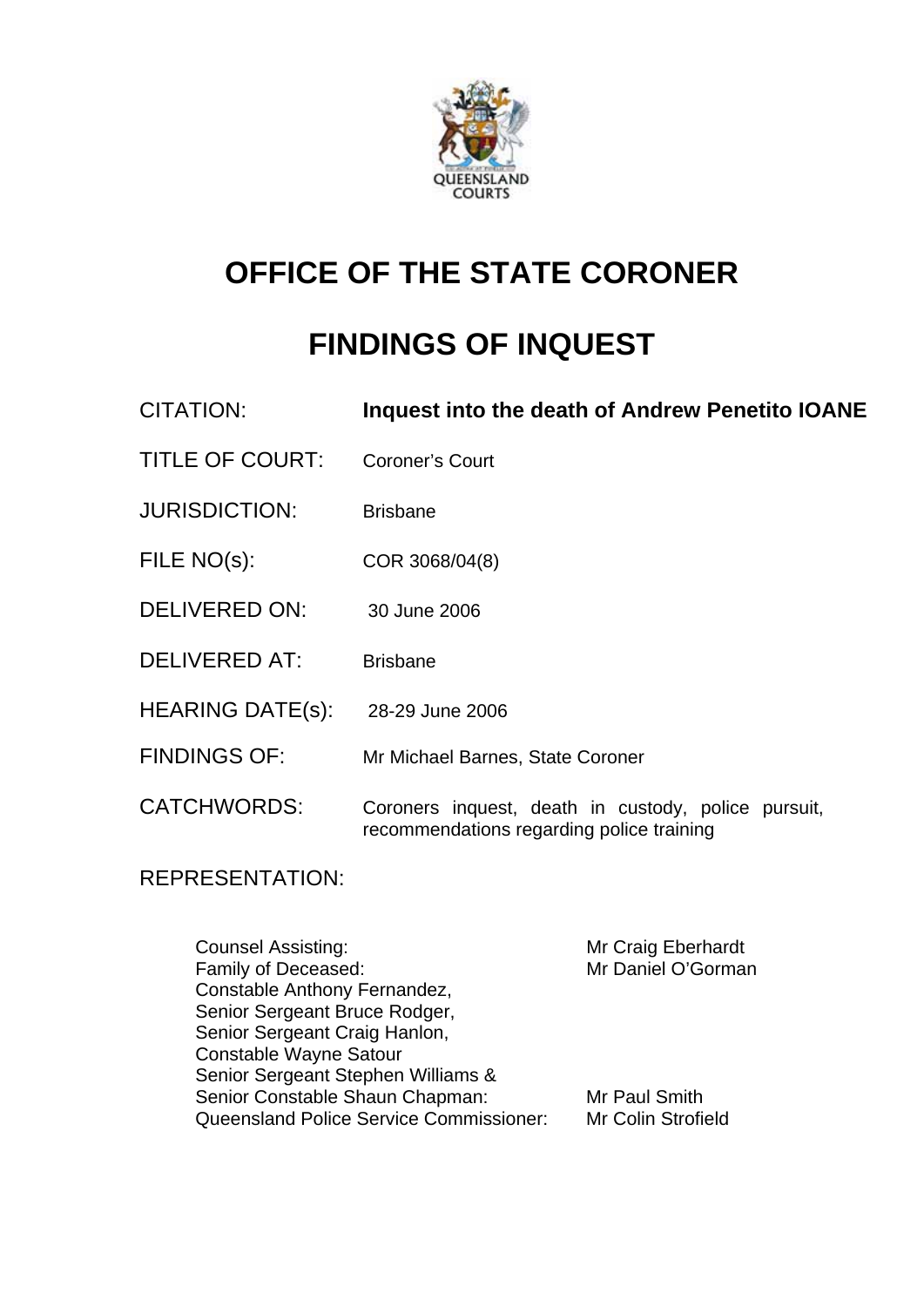# Findings of the Inquest into the death of Andrew Penetito Ioane

# **Table of Contents**

| Queensland police trial a more restrictive pursuit policy15 |  |
|-------------------------------------------------------------|--|
|                                                             |  |
|                                                             |  |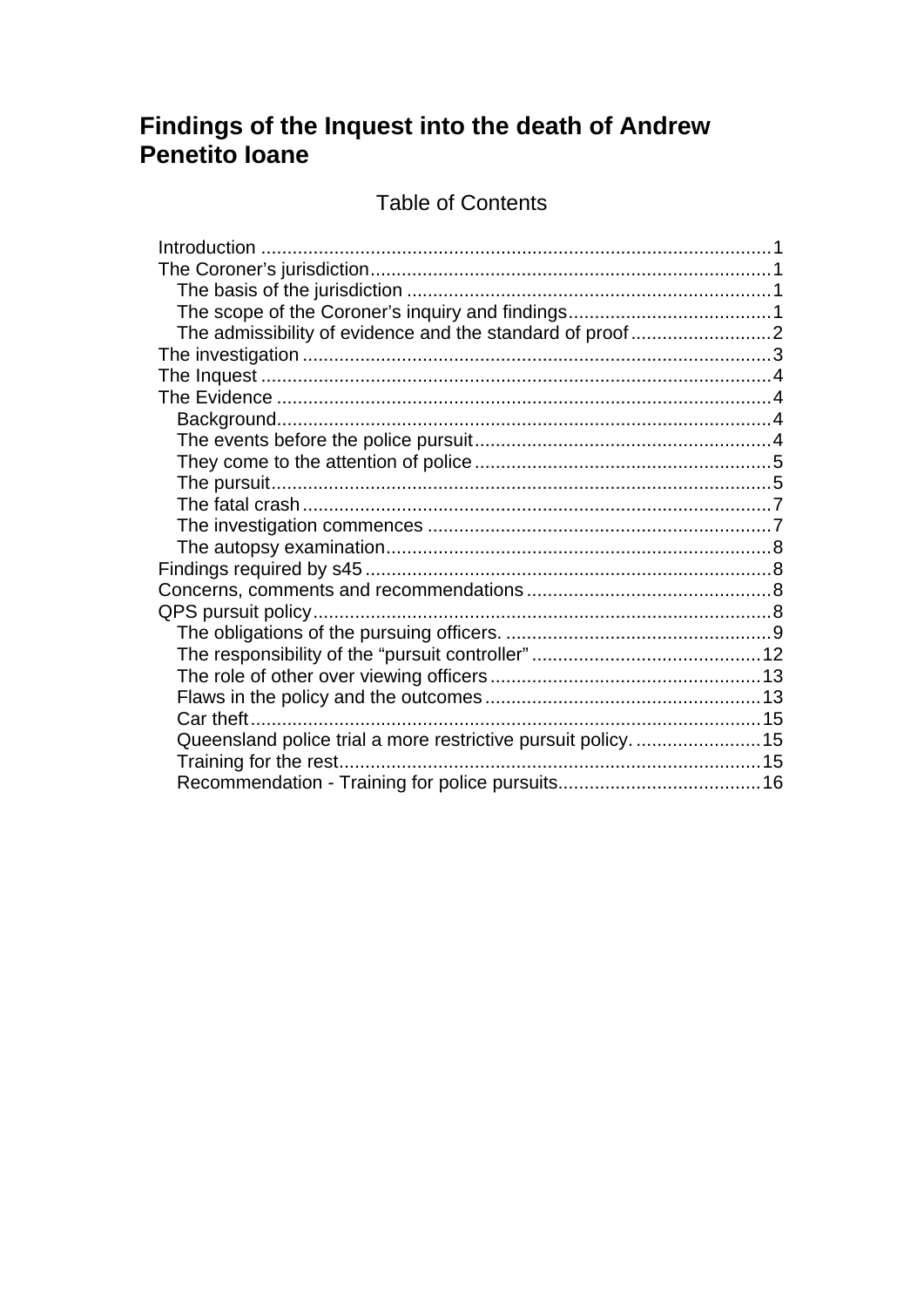The *Coroners Act 2003* provides in s45 that when an inquest is held into a death in custody, the coroner's written findings must be given to the family of the person who died, each of the persons or organizations granted leave to appear at the inquest and to various specified officials with responsibility for the justice system including the Attorney-General and the Minister for Police and Corrective Services. These are my finding in relation to the death of Andrew Penetito Ioane. They will be distributed in accordance with the requirements of the Act.

### *Introduction*

On 15 December 2004, Andrew Ioane, who was then 17, in company with two 15 year old friends, took a car from a suburban street on what is euphemistically referred to as a "joy ride" around the inner southern suburbs of Brisbane. The vehicle was stopped at traffic lights when it came to the attention of the officers in a passing police car. After it moved off, the officers signalled for Mr Ioane to stop by illuminating the car's blue and red flashing lights. He did not stop. The police followed the car, sometimes at high speed, for approximately 19 kms through suburban streets until the inevitable happened and the vehicle crashed, killing Mr Ioane.

These findings seek to explain how that happened and consider whether any changes to police policies or practices could reduce the likelihood of deaths occurring in similar circumstances in the future.

# *The Coroner's jurisdiction*

Before turning to the evidence, I will say something about the nature of the coronial jurisdiction.

#### **The basis of the jurisdiction**

Because Andrew Ioane died while attempting to avoid being taken into police custody his death was a "*death in custody*"<sup>1</sup> within the terms of the Act and so it was reported to the State Coroner for investigation and inquest.<sup>2</sup>

#### **The scope of the Coroner's inquiry and findings**

A coroner has jurisdiction to inquire into the cause and the circumstances of a reportable death. If possible he/she is required to find:-

- whether a death in fact happened;
- the identity of the deceased;
- when, where and how the death occurred; and
- what caused the person to die.

There has been considerable litigation concerning the extent of a coroner's jurisdiction to inquire into the circumstances of a death. The authorities clearly establish that the scope of an inquest goes beyond merely establishing the

 $\frac{1}{1}$ See s10

<sup>2</sup> s8(3) defines "*reportable death*" to include deaths in custody and s7(2) requires that such deaths be reported to the state coroner or deputy state coroner. Section 27 requires an inquest be held in relation to all deaths in custody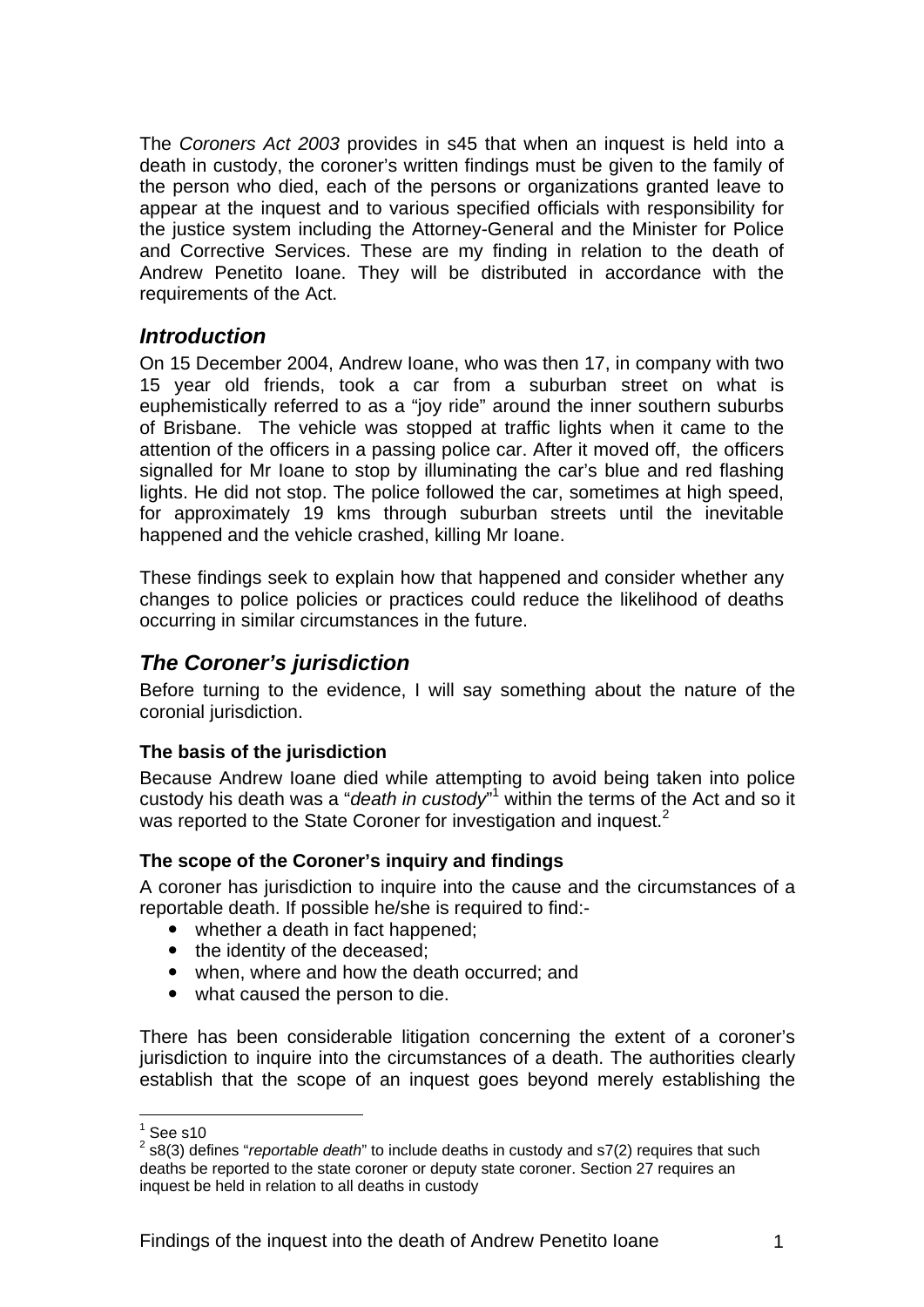medical cause of death but as there is no contention around that issue in this case I need not seek to examine those authorities here with a view to settling that question. I will say something about the general nature of inquests however.

An inquest is not a trial between opposing parties but an inquiry into the death. In a leading English case it was described in this way:-

*It is an inquisitorial process, a process of investigation quite unlike a criminal trial where the prosecutor accuses and the accused defends… The function of an inquest is to seek out and record as many of the facts concerning the death as the public interest requires.*<sup>3</sup>

The focus is on discovering what happened, not on ascribing guilt, attributing blame or apportioning liability. The purpose is to inform the family and the public of how the death occurred with a view to reducing the likelihood of similar deaths. As a result, the Act authorises a coroner to make preventive recommendations concerning public health or safety, the administration of justice or ways to prevent deaths from happening in similar circumstances in future. $4$  However, a coroner must not include in the findings or any comments or recommendations statements that a person is or maybe guilty of an offence or is or may be civilly liable for something.<sup>5</sup>

#### **The admissibility of evidence and the standard of proof**

Proceedings in a coroner's court are not bound by the rules of evidence because s37 of the Act provides that the court "*may inform itself in any way it considers appropriate."* That doesn't mean that any and every piece of information however unreliable will be admitted into evidence and acted upon. However, it does give a coroner greater scope to receive information that may not be admissible in other proceedings and to have regard to its provenance when determining what weight should be given to the information.

This flexibility has been explained as a consequence of an inquest being a factfinding exercise rather than a means of apportioning guilt: an inquiry rather than a trial. $^6$ 

A coroner should apply the civil standard of proof, namely the balance of probabilities, but the approach referred to as the *Briginshaw* sliding scale is applicable.<sup>7</sup> This means that the more significant the issue to be determined, the more serious an allegation or the more inherently unlikely an occurrence, the clearer and more persuasive the evidence needed for the trier of fact to be sufficiently satisfied that it has been proven to the civil standard.<sup>8</sup>

1

<sup>3</sup> *R v South London Coroner; ex parte Thompson* (1982) 126 S.J. 625 4

 $4$  s46

 $<sup>5</sup>$  s45(5) and 46(3)</sup>

<sup>6</sup> *R v South London Coroner; ex parte Thompson* per Lord Lane CJ, (1982) 126 S.J. 625<br><sup>7</sup> Anderson v Blashki [1993] 2 VR 89 at 96 per Gobbo J

<sup>&</sup>lt;sup>8</sup> Briginshaw v Briginshaw (1938) 60 CLR 336 at 361 per Sir Owen Dixon J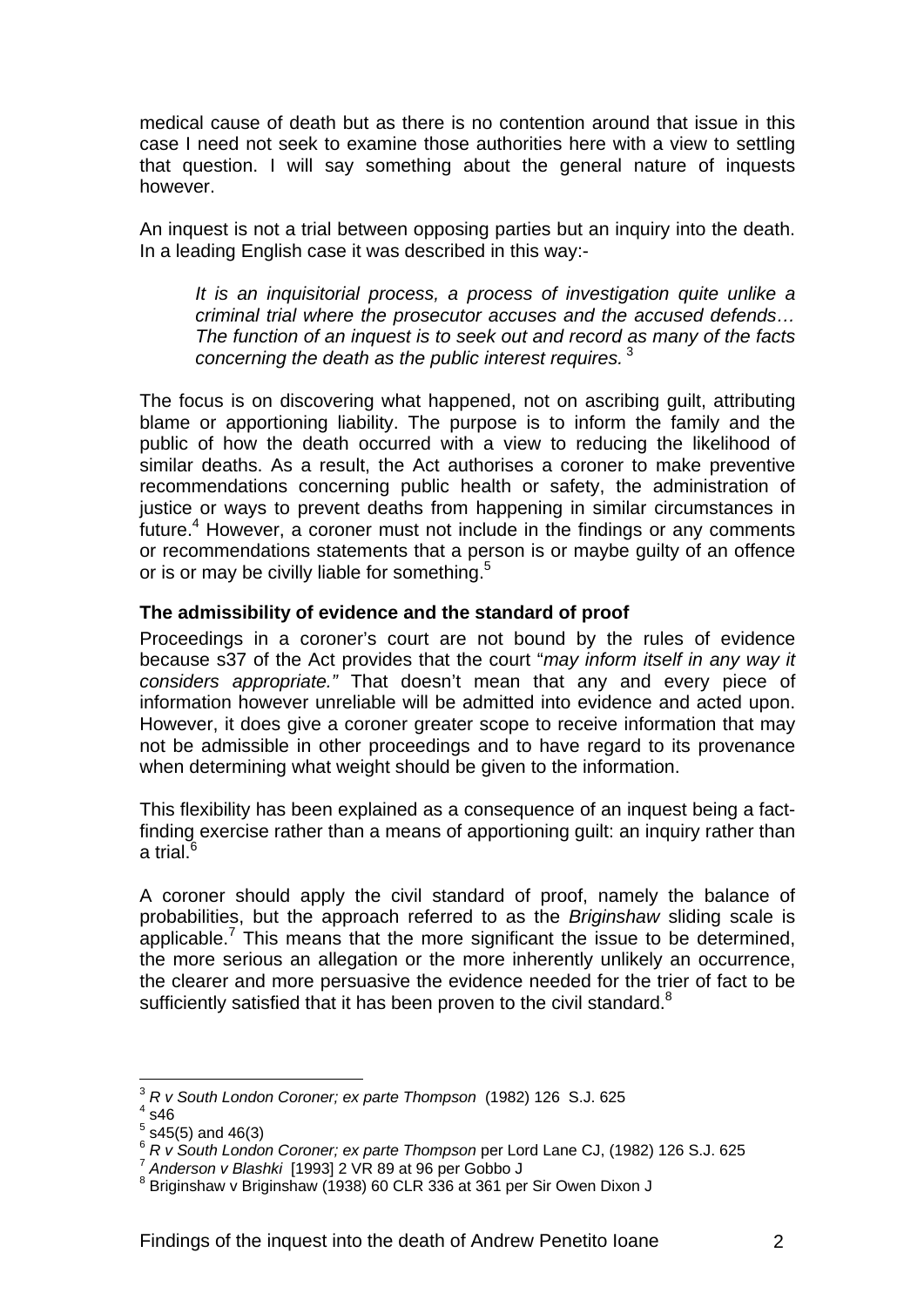It is also clear that a coroner is obliged to comply with the rules of natural justice and to act judicially. This means that no findings adverse to the interest of any party may be made without that party first being given a right to be heard in opposition to that finding. As *Annetts v McCann<sup>10</sup>* makes clear that includes being given an opportunity to make submissions against findings that might be damaging to the reputation of any individual or organisation.

# *The investigation*

I will now say something about the investigation of Andrew Ioane's death.

As soon as it was realised that he was dead the Ethical Standards Command was advised. Investigators from that command attended at the scene as did specialist traffic accident investigation officers.

The scene was photographed and a scale plan generated.

The vehicle in which the dead man was travelling and the police vehicle were examined. Breath and blood from both officers was analysed for alcohol or drugs. Statements were obtained from the two passengers in the vehicle being driven by Andrew, a civilian witness who saw the car just before it crashed and all police who had been involved in the pursuit.

Fingerprints were taken from Mr Ioane's body to confirm his identity.

An expert crash analyst attended the scene and reviewed the investigation material in an attempt to calculate the speed and direction of travel of the vehicle immediately prior to the fatal crash.

Some stages of the pursuit were captured on a security video camera and this was secured.

As can be readily appreciated whenever a death is connected with police action it is essential that the matter be thoroughly investigated to allay any suspicions that inappropriate action by the officers may have contributed to the death. It is also desirable that the general public be fully apprised of the circumstances of the death so that they can be assured that the actions of the officers has been appropriately scrutinised. The police officers involved also have a right to have an independent assessment made of their actions so that there can in future be no suggestion that there has been any "cover up."

I am satisfied that this matter has been thoroughly and professionally investigated in that all sources of information have been accessed, although I do not necessarily agree with some of the conclusions the investigator reached.

1

<sup>9</sup> *Harmsworth v State Coroner* [1989] VR 989 at 994 and see a useful discussion of the issue in Freckelton I., "Inquest Law" in *The inquest handbook*, Selby H., Federation Press, 1998 at 13

<sup>10 (1990) 65</sup> ALJR 167 at 168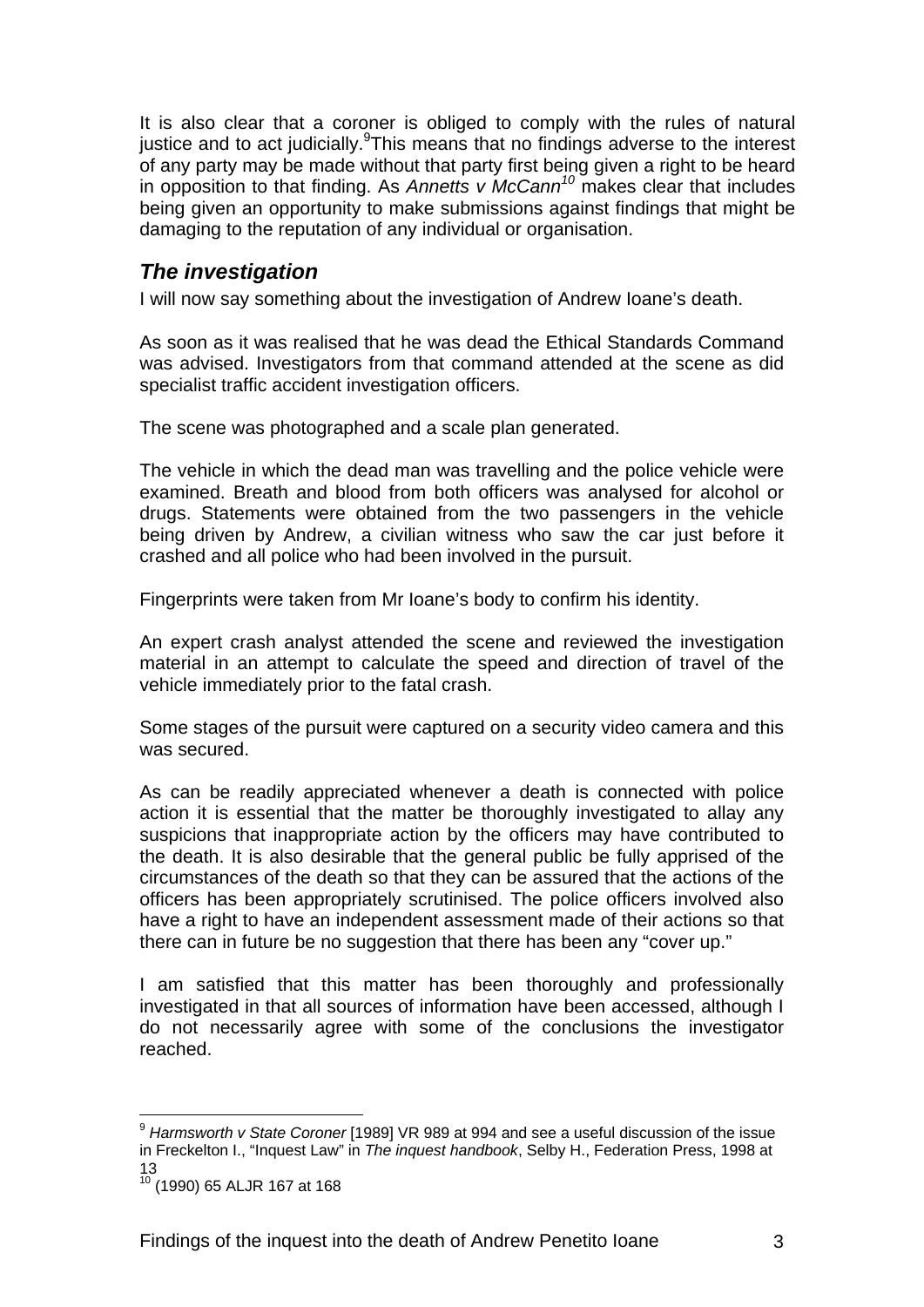# *The Inquest*

A pre-hearing conference was held in Brisbane on 24 May 2006. Mr Eberhard was appointed Counsel Assisting. Leave to appear was granted to the driver of the pursuit vehicle and the other officers involved in the pursuit. The Commissioner of the Police Service was also granted leave to appear. Mr Ioane's family was not initially legally represented as, disappointingly, the Legal Aid Office refused to fund it. Since the directions hearing, Mr O'Gorman of Counsel has agreed to represent them on a *pro bona* basis. His public spirit is to be commended.

A list of witnesses was settled and the issues to be examined during the inquest was agreed upon.

A view of the scene was conducted by the Court and the parties independently of each other.

The inquest then proceeded on 28 and 29 June 2006. Ten witnesses gave evidence and 69 exhibits were tendered.

### *The Evidence*

I turn now to the evidence. Of course I can not even summarise all of the information contained in the exhibits and transcript but I consider it appropriate to record in these reasons the evidence I believe is necessary to understand the findings I have made.

#### **Background**

Andrew Ioane was born in Auckland to Samoan parents on 12 May 1987. He came to Australia with his parents and five siblings in 1994. Andrew went to Centenary State High School until grade 10. After he left school, Andrew worked as a trolley pusher and a farm labourer until he was diagnosed with cancer in 2003. Until his illness he played cricket and rugby league and was active within the Brisbane Samoan community. Andrew was only once in trouble with the police for minor offences a few weeks before he died. There is no evidence that he was an habitual criminal or that he regularly engaged in anti-social behaviour. He came from a good family and until he became ill he was a responsible worker. He was 17 and a half years old when he died. I offer his family have my sincere condolences.

#### **The events before the police pursuit**

On the evening of 14/15 December 2004, Andrew met up with two friends, Lance Moe, and Crossfield Ahmat. They were both 15 years old. The boys decided to steal a car and drive it to Southbank and to Woodridge to visit other friends.

They found a white 1989 Camry sedan parked on the street in Corinda, got into it, found a spare key in the centre console and drove off. It was a clear, dry night.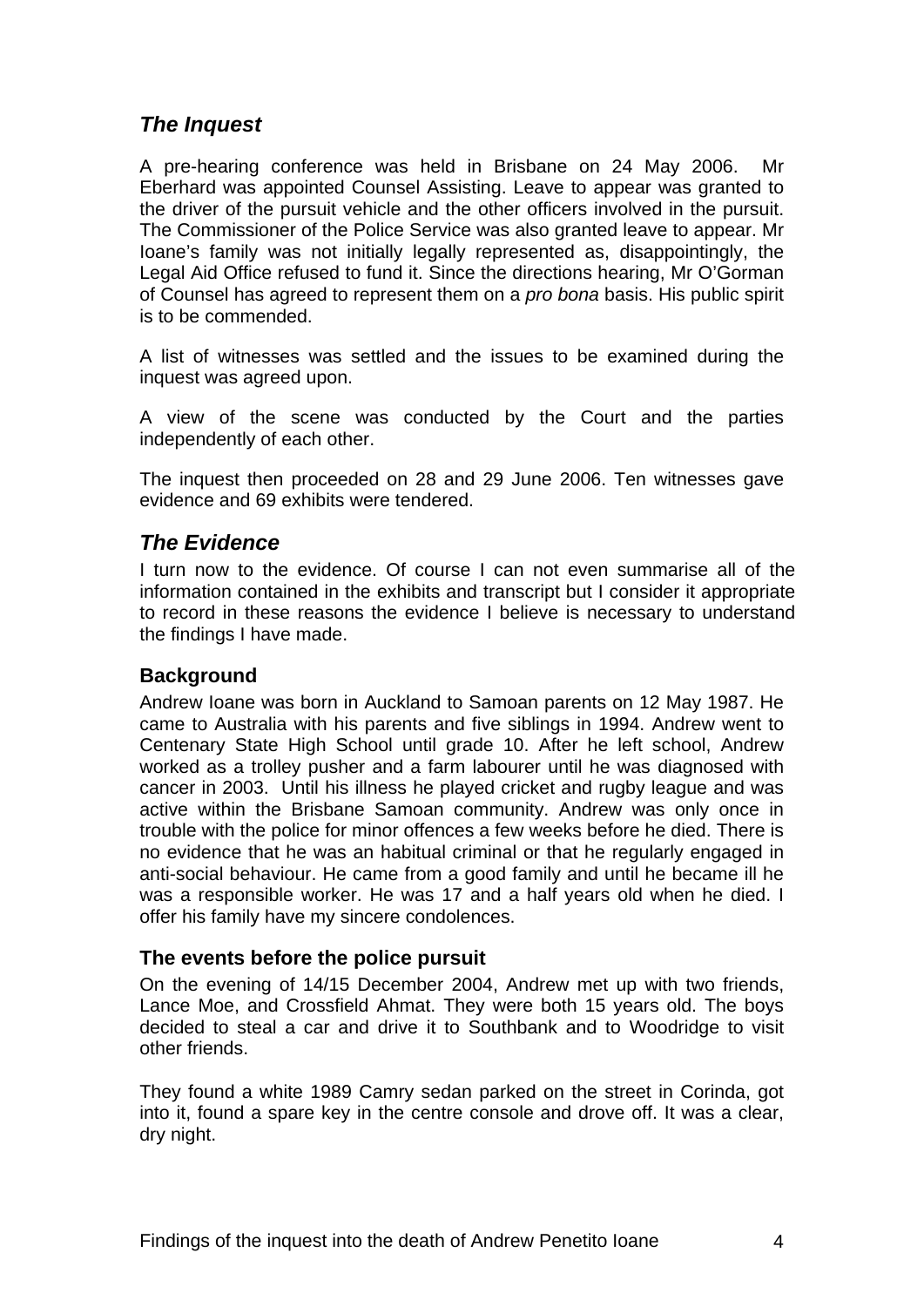#### **They come to the attention of police**

At about 3.40am, Andrew was driving the Camry when he and his friends came to the attention of police when he stalled the vehicle at traffic lights at the intersection of Fairfield and Sherwood Roads, Moorooka. The police were travelling outbound on Fairfield Road and the boys were heading north, or inbound.

The driver of the police vehicle, Constable Fernadez, says the stalling of the vehicle made him think the driver might be drunk and so he decide to perform a road side breath test on him.

The officers therefore went past the Camry and did a u-turn so that they were then heading in the same direction as the Camry and came up behind it. By this stage, Mr Ioane had managed to negotiate the intersection and the car was heading along Fairfield Road towards the city. The police car quickly caught up and Constable Fernandez activated the red and blue flashing bar light on top of the vehicle.

#### **The pursuit**

The constables both say that initially the driver of the Camry did not appear to be seeking to avoid apprehension, but nor did he stop. The vehicle simply proceeded north along Fairfield Road at between 50 and 60km/hr.

After a short distance the Camry indicated an intention to overtake a truck. The police car's siren was then activated and, in accordance with QPS policy governing pursuits, Constable Satour made radio contact with the Police Communications Centre to inform them that a pursuit was underway. At that time, which the communications centre operator called as 3.42am, Constable Satour reported that the Camry was travelling at 90km/hr.

Both officers say that soon after they commenced the pursuit they could see that there were three people in the vehicle but they could not identify them.

As they continued up Fairfield Road, Constable Fernandez says the police car continued to follow the Camry at a distance of between 10 to 20 meters at speeds varying from 50 to 90 km/hr.

About 5.2 kilometres north of where the officers first sighted the Camry, Fairfield Road comes to a right angle intersection with Annerley Road. The intersection is controlled by traffic lights. Constable Fernandez says the Camry went through a red traffic light at this intersection and turned left still heading towards the city. The police communication centre tape records this happening at 3.45am.

The District Duty Officer Senior Sergeant Williams was patrolling in the vicinity and heard the pursuit called over the radio. He positioned his car so that he was parked in Annerley Road when Mr Ioane and the pursuing officers came that way and he joined in the pursuit.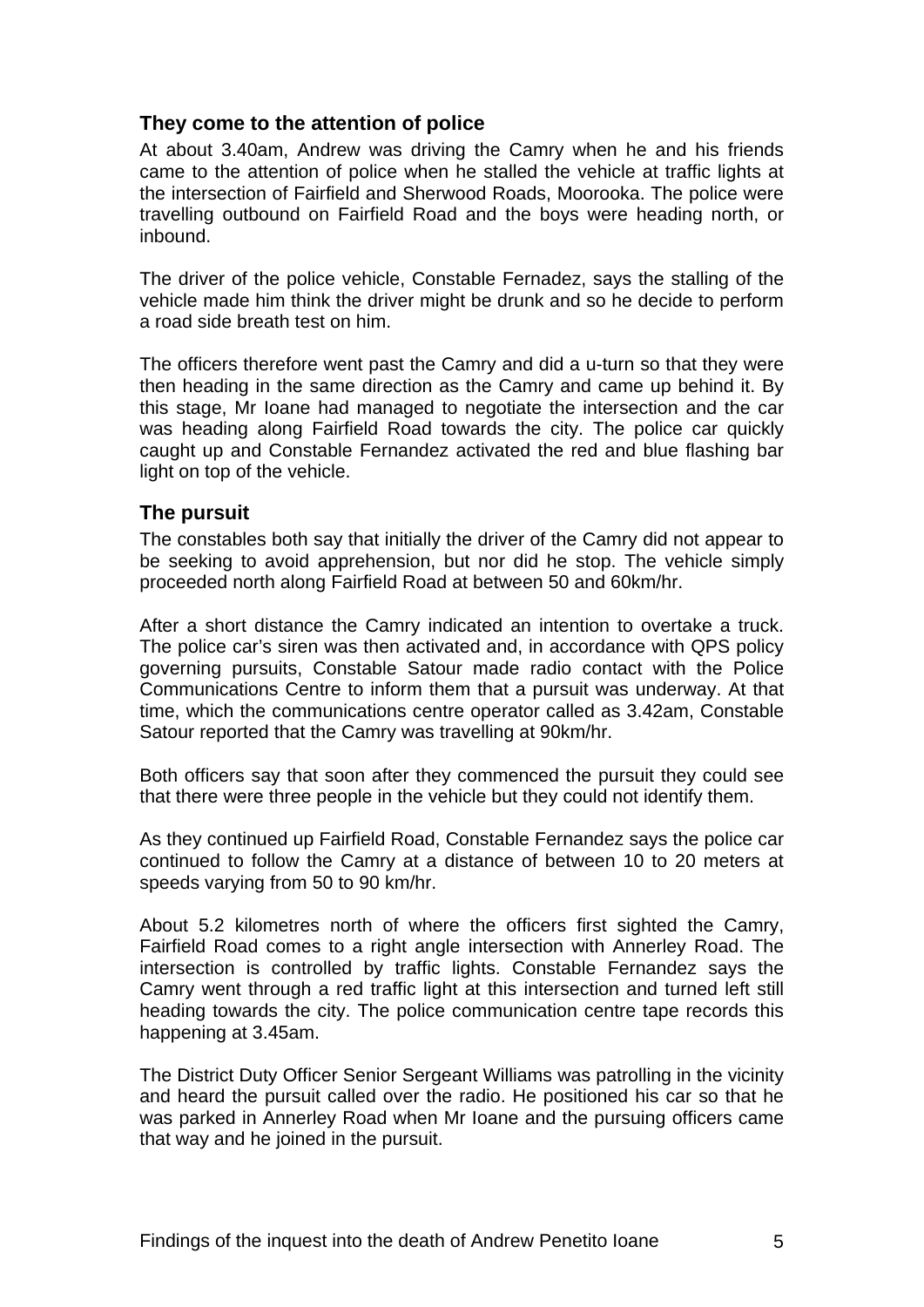The vehicles continued inbound on Annerley Road driving past the Dutton Park Police Station. Just before coming to the intersection of Annerley Road and Stanley Street, Andrew executed a U-turn and the Camry, with the Constables Fernandez and Satour following, retraced their route along Annerley Raod, travelling at 80km/hr, back past the intersection with Fairfield Road to the next corner where they turned left down Cornwall Street.

When the cars passed driver to driver immediately after the Camry did a U turn, Constable Fernandez was able to observe the occupants. He says he formed the opinion that the driver of the vehicle was in his "mid twenties" and he relayed this over the radio.

The Camry went east down Cornwall Street, through a red light at its intersection with Ipswich Road. It may have briefly stopped here but it is apparent that the police car did not. Ipswich Road to the right is completely obscured from traffic travelling in this direction by a commercial building on the corner.

The chase then continued down under the freeway towards Logan Road. The pursuing officers advised the communications centre that they and the Camry were travelling at 110 km/hr.

The pursuit continued across Logan Road, through a red light, along Upper Cornwall Street where the Camry overtook another car before turning left into Chatsworth Road after again going through a red light at another blind corner. The chase continued across the intersection of Chatsworth Road and Cavendish Road where the Camry went through another red light. Visibility to the left at this intersection is obscured by a church.

At the intersection of Chatsworth Road and Boundary Road the same thing happened and the chase proceeded down Winstanley Street. The speed here was reported as 100km/hr and the time 3.52am. This is a winding and undulating road with negative cambers of some curves and some poorly maintained sections. They went straight across Creek Road and circled around behind the Carindale Shopping Centre at speeds of 75 km/hr to 53 before emerging back on to Creek Road.

Creek Road is a duel lane carriage way divided by a concrete median strip. When the Camry turned right, for reasons unknown, it travelled on the outward or southbound lanes in a northerly direction for some 250 to 300 meters to the intersection of Creek Road and Old Cleveland Road. This intersection is obscured by a crest in the road. At this time, which was called by PCC as 3.54am, the Camry was reported to be travelling at 88 km/hr.

After that intersection the Camry returned to the correct side of Creek Road and continued north. Constable Fernandez says that at this stage the Camry increased its speed so that the police car was travelling at 130km/hr. He says that the police vehicle was 70 to 100 meters behind the Camry as they passed the intersection of Creek Road and Stanley Road and the Camry then began pulling away. Constable Satour estimates the Camry to be travelling at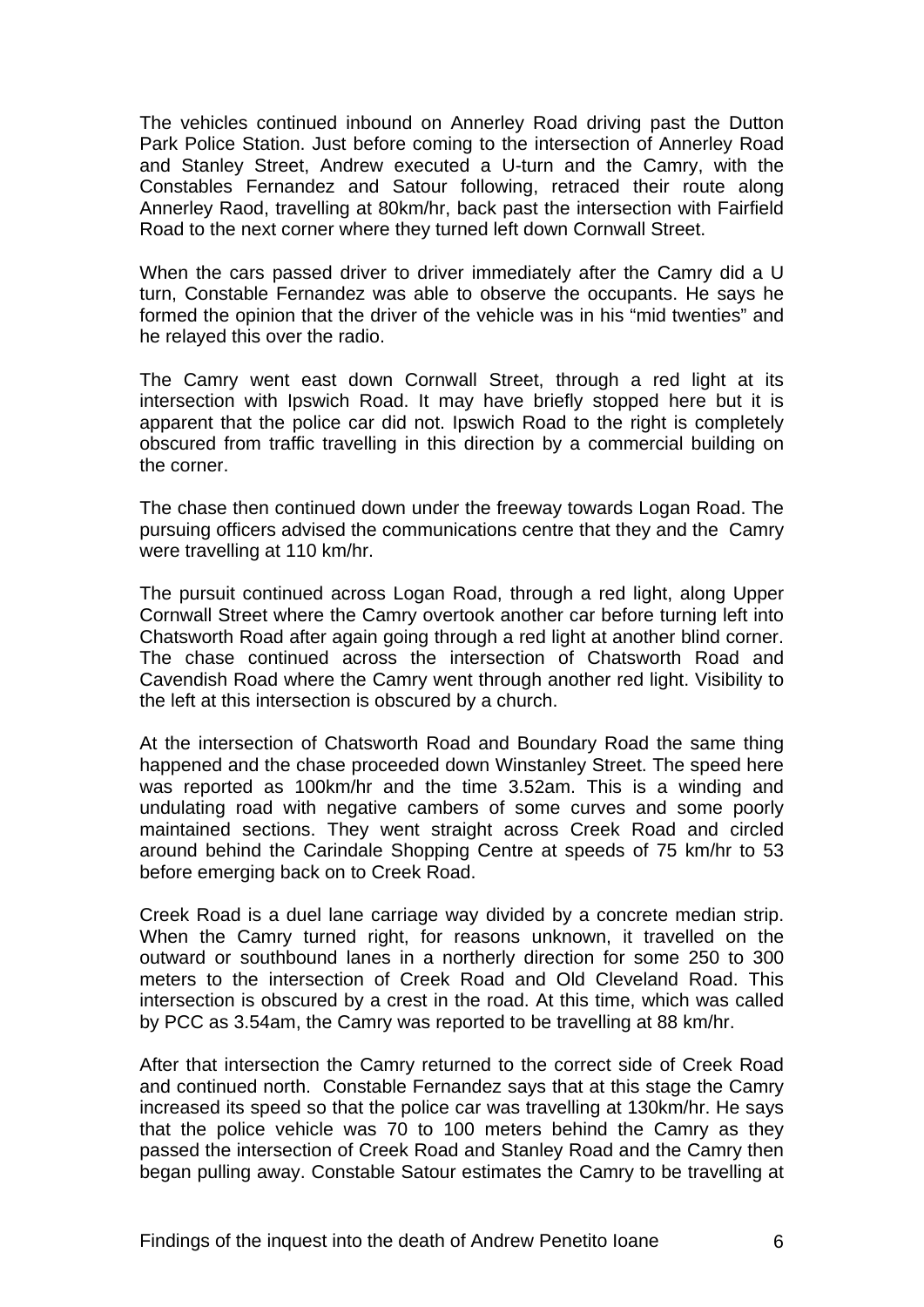approximately 150km/hr. One of the passengers says it was going even faster.

Shane Cromb was just starting work at the Carina bus depot which is situated on Creek Road near its intersection with Stanley Road. He saw the Carmay go past at a speed he estimated to be from 110 to 130 kms/hr but he also says it was going 50 or 60 km/hr faster than the police car. He says the police car was 10 to 12 car lengths behind it.

#### **The fatal crash**

Constable Fernandez says he saw the Camry commence a sweeping left hand turn and fishtail and leave the road onto the median strip where it smashed into some small trees before rolling over and coming to rest on its roof against a light pole.

The crash occurred at 3.55am. The chase lasted for a little over 13 minutes and had covered 19.26 kms.

The Duty District Officer joined in the pursuit in Annerley Road and was still following the primary pursuit car and the Camry when it reached the Carindale Shopping Centre. Three other crews also joined in for various parts of the chase. The numerous police cars involved in the chase were soon on the scene of the crash and an ambulance was called. One of the passengers could not be freed until the cutting equipment was brought to the scene. The two passengers were taken to hospital. Mr Ioane was pronounced dead at the scene.

#### **The investigation commences**

Senior police were immediately advised of the death.

The investigation referred to earlier in these reasons then proceeded.

The crash analyst Sergeant Ruller says an examination of the marks on the road and the median strip enabled him to reconstruct the trajectory of the vehicle in the moments before it crashed. He says the yaw marks on the bitumen at the apex of a left hand curve some 190 metres before the car's final resting place indicate that the rear of the vehicle swung out to the right and the driver over corrected, resulting in the vehicle sliding sideways down the road leading with its left hand side. It left the road and clipped a small tree on the median strip with the left hand front mud guard. This caused the car to spin in a clockwise direction so that it was momentarily sliding with the driver's side leading. In this position it slammed into another a tree and rolled over, coming to rest on its roof with tree braches on the vehicle.

Sgt Ruller calculated the speed at the commencement of the skid to be 130km/hr.

Usefully, the radio communication between the pursuing car and the police radio communication centre was, in accordance with standard practice, tape recorded and admitted into evidence.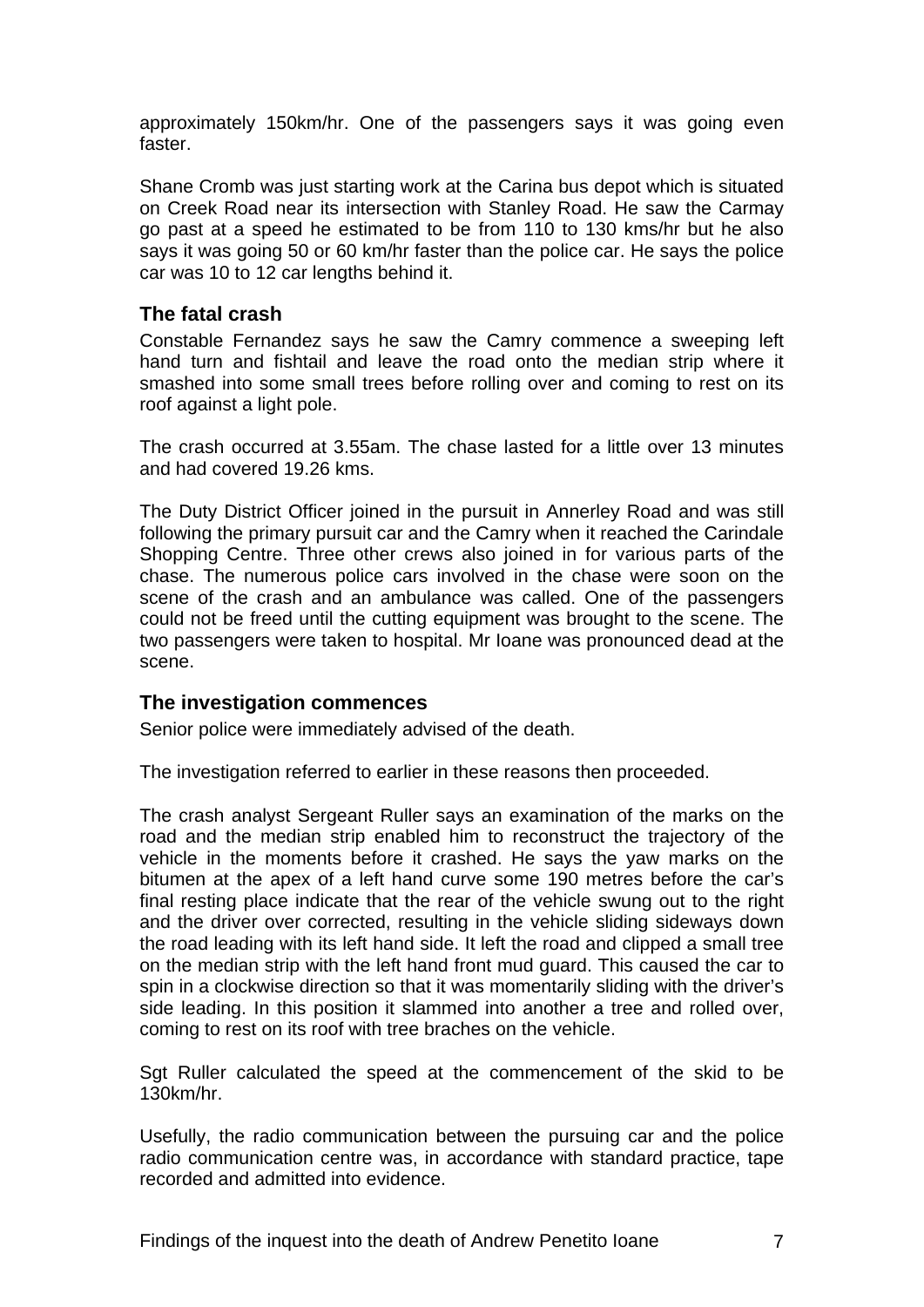An examination of both vehicles found no mechanical faults that may have contributed to the crash. Sgt Ruller says that the three bald tyres on the Camry would only have hindered its handling had the road been wet.

The officers were found to have no alcohol or other drugs in their blood.

#### **The autopsy examination**

On 16 December 2004, at the John Tong Centre, an autopsy was conducted on Andrew's body by Dr Nathan Milne a forensic pathologist. In response to the family's concerns based on cultural beliefs, an internal examination was not conducted but the body was examined and x-rays undertaken. This process found numerous head and chest injuries and fractures consistent with motor vehicle accident trauma.

An analysis of his blood found no alcohol or other drugs.

# *Findings required by s45*

I am required to find, as far as is possible, who the deceased was, when and where he died, what caused the death and how he came by his death. I have already dealt with this last issue, the manner and circumstances of the death. As a result of considering all of the material contained in the exhibits and the evidence given by the witnesses I am able to make the following findings in relation to the other aspects of the death.

| Identity of the deceased $-$ | The deceased person was Andrew Penetito<br>loane                                                |
|------------------------------|-------------------------------------------------------------------------------------------------|
| Place of death $-$           | He died at Creek Road, Carina in Queensland                                                     |
| Date of death $-$            | Mr Ioane died on 15 December 2004                                                               |
| Cause of death $-$           | He died from head and chest injuries sustained<br>in a car accident following a police pursuit. |

#### *Concerns, comments and recommendations*

Section 46, in so far as is it relevant to this matter, provides that a coroner may comment on anything connected with a death that relates to public health or safety or ways to prevent deaths from happening in similar circumstances in the future. I consider the facts of this case call for comment in relation to the QPS policy governing urgent duty and pursuit driving and the compliance with that policy by the officers involved in the chase.

# *QPS pursuit policy*

That policy has been developed over a number of years and appears quite sophisticated. It has two layers of controls. It requires the officers undertaking the pursuit to apply a set of risk assessment criteria to determine whether a pursuit should be commenced and continued, and their actions are to be over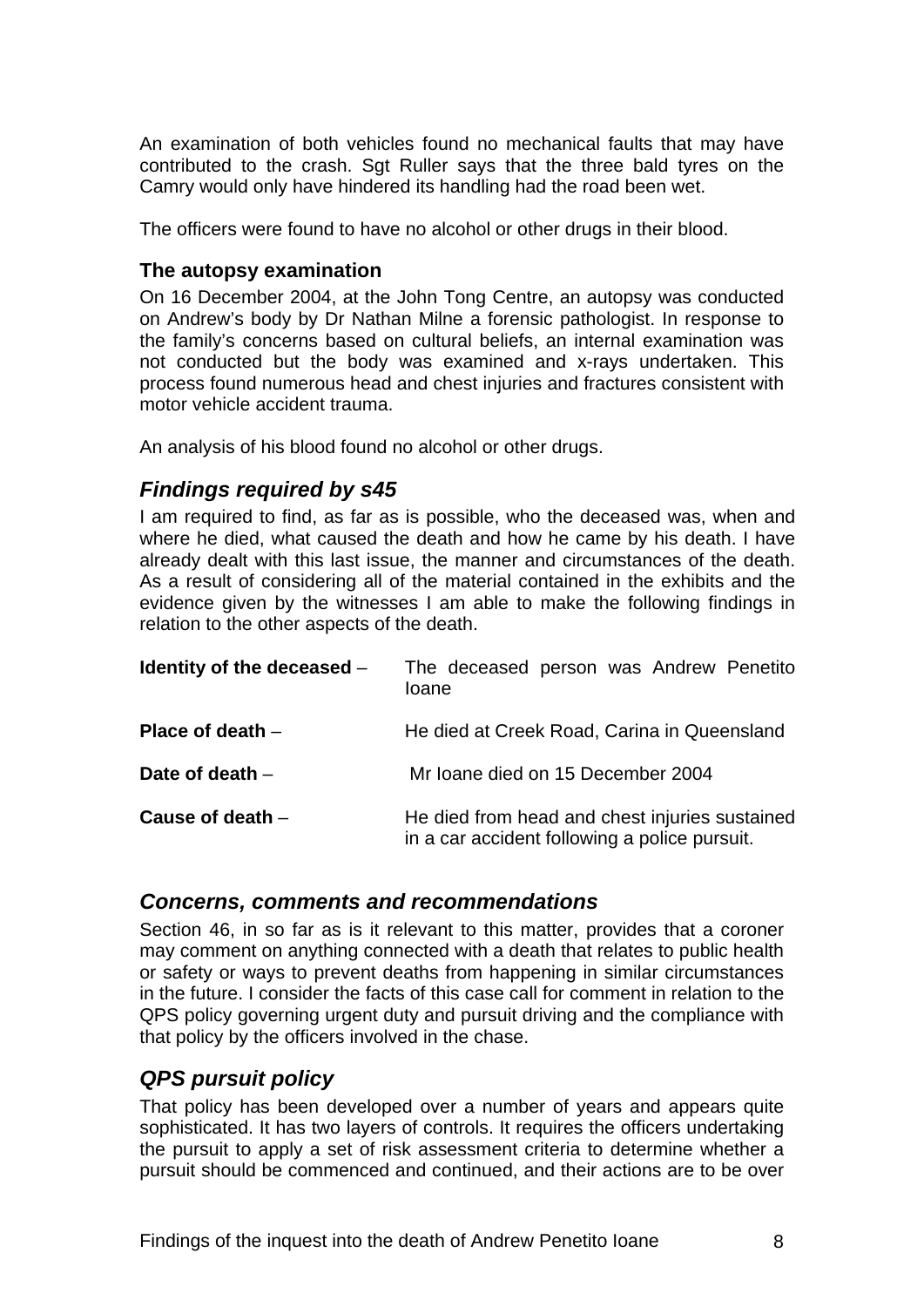viewed by a senior officer who is kept informed of developments via the police radio system and who has authority to direct the pursuers to terminate the pursuit. I will deal with the two components separately.

#### **The obligations of the pursuing officers.**

In the part headed "*Justification for initiating or continuing a pursuit"* the policy stipulates that *"(t)he risks involved must be balanced against the necessity for the pursuit. Pursuits may be conducted only when; (1) the known circumstances are sufficient to justify a pursuit.* 

The policy goes on to direct that "a *risk assessment must be conducted in relation to every pursuit. The following factors must form part of the assessment* (I quote only those factors that appear directly relevant to this case):

- *(i) the safety of all persons, i.e. police officers, members of the public and offenders is paramount;*
- *(ii) the known circumstances that initiated the pursuit;*
- *(iii) the possible consequences;*
- *(vi) the manner in which the pursued vehicle has been driven including the speed of both vehicles;*
- (vii) *whether the driver and occupants(s) of the pursued vehicle have been identified or are likely to be able to be identified;*
- (viii) *the known or suspected age of the driver and occupants of the pursued vehicle;*
- *(ix) any other relevant circumstances such as road, weather, visibility and other traffic conditions.*

The standard risk management approach is continued by the direction that *(t)he reasons for and risks involved must be assessed before initiating the pursuit and be continually reassessed during the pursuit. The mandatory operating principle is "the safety of police, the public and the offenders or suspects is paramount". The pursuit must be abandoned if the risk outweighs the necessity for and known circumstances of the pursuit. …A pursuit must be abandoned immediately it creates an unacceptable risk to the safety of any person.* 

I read these passages as requiring the pursuing officers to balance the utility of a pursuit against the risks it generates. The utility is gauged by considering the consequences of failing to intercept the pursued. So, if the pursing officers know a crazed gunman is driving to a school to shoot the occupants they can more readily justify a high speed pursuit than when they are attempting to intercept a motorist who is known to them and who has driven off from a petrol station without paying for fuel. The risks which must be considered worth chancing having regard to the diminution of law enforcement if the suspect is not apprehended immediately, are calculated by reference to all of the circumstances prevailing as the pursuit continues.

In this case the officers who initiated the pursuit say that because when they first saw Mr Ioane he stalled the vehicle at the traffic lights, they suspected he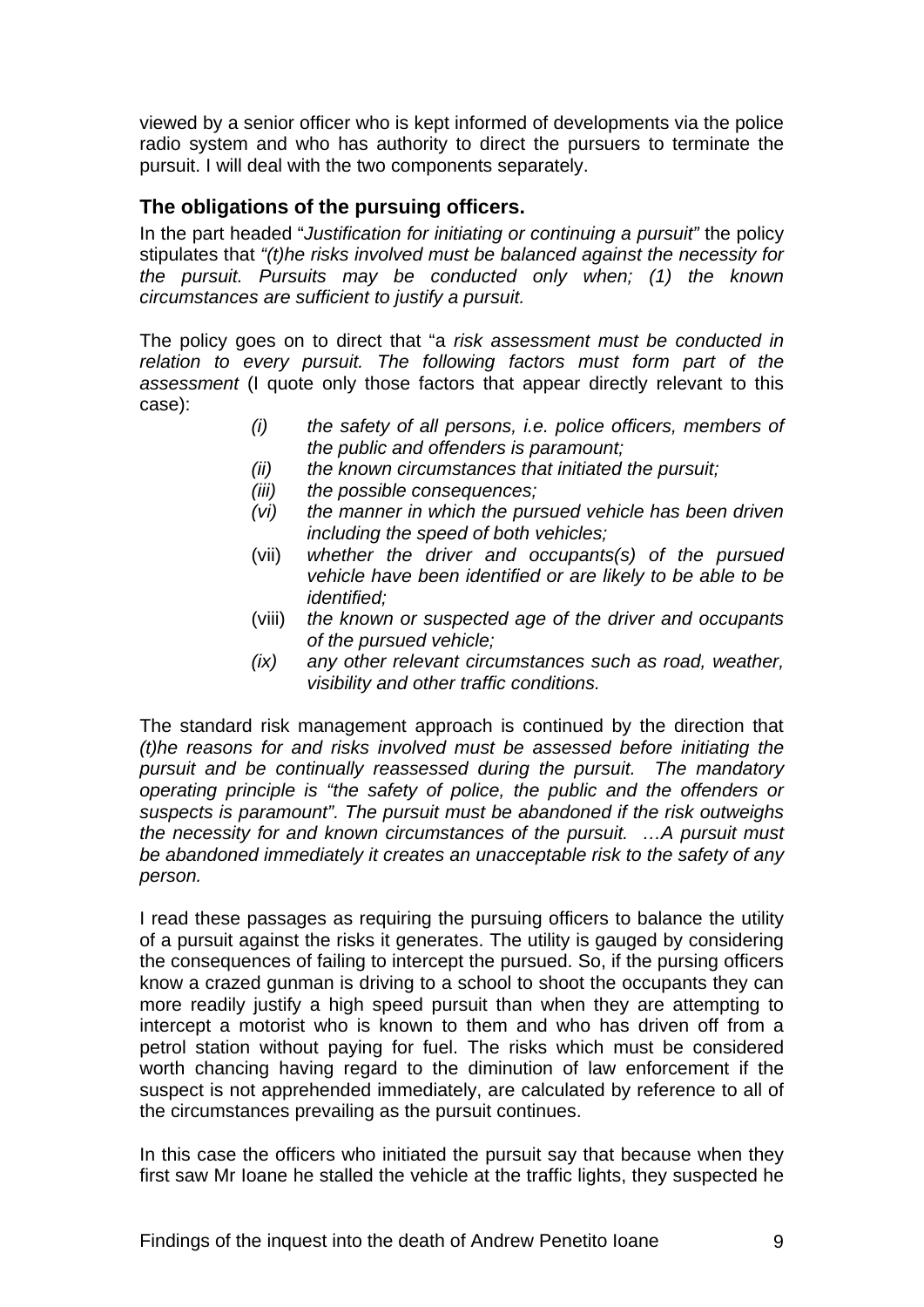might have been under the influence of liquor. I certainly don't mean to diminish the seriousness of drink driving, but when one calibrates the seriousness of offences police officers are required to respond to, drink driving is certainly at the low end. Further, as the chase continued it was apparent that the driver of the Camry was not so affected by alcohol or drugs as to make him incapable of driving safely. In those circumstances I consider "the "known circumstances" gave no reason for thinking any significant pubic detriment would result from the chase being discontinued.

Turning to the other aspects that the officers were obliged to consider, I note that the Camry went through six red lights while crossing major arterial roads. In some cases the intersections were surrounded by buildings and other obstructions so that those on the through roads had very limited visibility of any traffic that might be on the cross roads. An example is the intersection of Cornwall Street and Ipswich Road where a commercial building on the south western corner prevents the driver of a vehicle coming down the hill towards Ipswich Road from seeing whether there is any traffic travelling inbound on that road until the driver is past the property line. A driver then has no more than 3 metres to travel before his vehicle is in on the inner inbound lane. The visibility at the intersection of Upper Cornwall Street and Chatsworth Road is also very limited as is that at the junction of Chatsworth Road and Cavendish Road. The speed at these crossings varied. It seems the Camry may have stopped at the Cornwall Street and Ipswich Road intersection but it then proceeded down Cornwall Street under the freeway at a speed called at 110km/hr and, according to all witnesses, slowed only a little if at all before going through a red light at Logan Road. Nor did the Camry slow appreciably at any of the other intersections.

When interviewed, Constable Fernandez said that when the police car travelled through the red lights, he would slow down as they approached the intersection and wait for Constable Satour to advise him that it was "*all clear*". He said that under these circumstances he travelled through the intersections at a speed of between 80 and 90km/hr. Constable Satour agreed with this except he said that they slowed to between 60 to 70 km/hr before continuing. There were some unconvincing attempts to back away from these admissions during the inquest. I consider the evidence the officers gave on the morning of the death to be more reliable.

The pursued car was at times going even faster. The passenger who gave evidence said that they did not slow down at all when going through the intersections. Having recently driven the route on a number of occasions, I have no hesitation in finding that this was very dangerous.

While the incident occurred at what is probably the least busy time of day, in a modern metropolis like Brisbane there is a probability of traffic being on the major roads at any time. For example, Mr Cromb had moments before driven to work across the same road on which the chase came to its violent end and he made reference to the milk vendors and paper delivery vehicles that he knew were frequently in the vicinity at that time of day. Constable Satour, who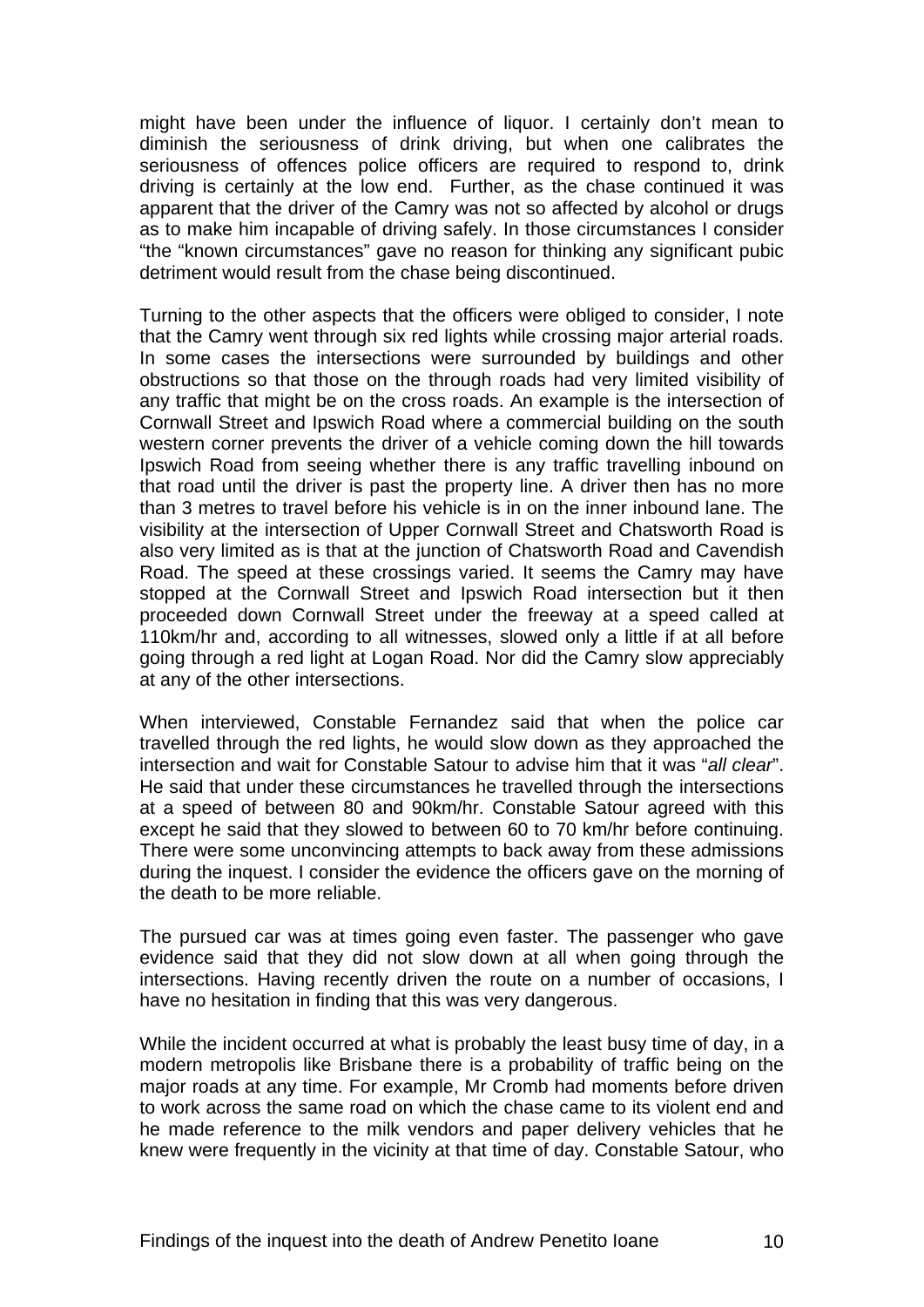continues to work at the Annerley Station, agreed that there is a probability of traffic on Ipswich Road at any time of the day or night.

Further it was dark and the latter parts of the pursuit travelled over roads that the officers were not familiar with.

All of the pursuit, except the initial stages, occurred in highly built up areas and along roads which had many side streets. Some of it was on winding, undulating roads with crests and blind curves.

It was simply good luck that one of the cars didn't collide with a motorist or pedestrian at any of the numerous intersections I have referred to. When the Camry and the police car went down the wrong side of Creek Road, over a crest and across the intersection with the even busier Old Cleveland Road, the risk of a collision was substantial.

When the Camry flew along Creek Road at around 150km/hr the danger would be obvious to any reasonable person. Constable Fernandez says that at that stage he contemplated discontinuing the pursuit as the Camry was still pulling away from their vehicle but he continued to chase it. He says that at no stage did the Pursuit Controller tell him to discontinue the pursuit.

#### The policy provides that *(a) pursuit must be abandoned immediately it creates an unacceptable risk to the safety of any person."*

In the circumstances I would have expected that any reasonable police officer conducting the risk assessment that the policy demands would have concluded that the risk of injury to those in the vehicle being pursued or others who might have been on the road, was significant. On the other hand, the diminution to law enforcement flowing from the pursuit being abandoned would be minimal. I consider that a reasonable officer would have concluded that the pursuit should have been abandoned when it became apparent that the driver of the Camry was prepared to run red lights, at blind intersections, at speed. At least when the Camry went the through the intersection of Cornwall Street and Logan Road at or about 100 km/hr, the officers following should have realised that their conduct was creating an unacceptable risk to themselves, those in the Camry and anyone else who may have been on the road. I say "their conduct" because, while it was the driver of the Camry who led the chase, there can be very little doubt that had the police terminated the pursuit Andrew would have moderated his driving and/or abandoned the car.

Both constables were very junior. They knew a number of senior officers were aware of what was transpiring as a result of the chase being broadcast over the radio and it seems clear that they were in part at least motivated to continue because those far more experienced officers failed to exercise their authority to terminate the pursuit. I shall now look at the performance of those supervisors.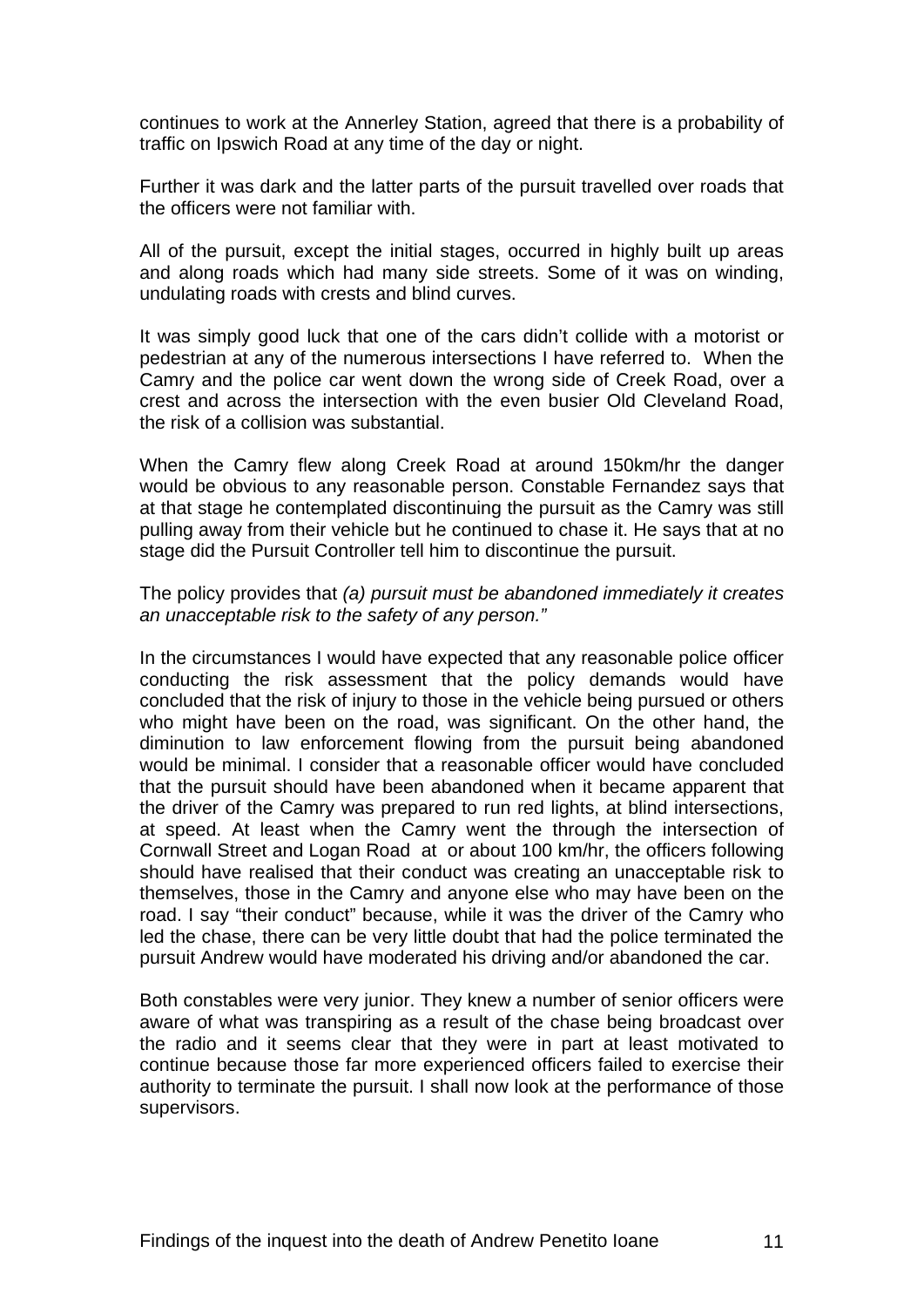#### **The responsibility of the "pursuit controller"**

The driver of the pursuit vehicle was not the only officer who had a responsibility to undertake the risk assessment and balancing of likely outcomes that I have described. In recognition that junior officers caught up in a chase can have difficulty making objectively reasonable assessments, the QPS has in its procedures added a second layer of control that gives the primary responsibility for continuing a pursuit to the duty officer at the PCC who is termed the "pursuit controller."

The policy provides that immediately an officer initiates a pursuit, the accompanying officer is to advise the police communications centre of this and communicate over the police radio the circumstances of the chase as they unfold. The communications centre advises the duty officer who then monitors the chase as it is described by the officer in the pursuing vehicle. The officers in the pursuing vehicle are obliged to comply with any directions given by this senior officer. The pursuit controller is obliged to undertake the same risk assessment and balancing of risk and utility I have already described and terminate the pursuit if he/she considers it poses an unacceptable risk to the safety of anyone who might be affected.

As already described, Constable Satour, the senior officer in the pursuing police car contacted the Police Communications Centre and continued to describe what was happening throughout. The pursuit controller, Senior Sergeant Rodger, did not ask for further details and at no time urged caution or directed the pursuit be terminated.

Senior Sergeant Rodger says the factors that militated against terminating the pursuit were the demeanour of Constable Satour, as disclosed by his calm manner on the radio, the age of the pursued driver which he had been erroneously informed was "mid twenties", and the weather and traffic conditions – he had been told there was minimal traffic and he knew the weather was fine and clear, although it was dark.

In my view, Senior Sergeant Rodger's approach to his responsibilities was seriously flawed. First, he says that when assessing the law enforcement imperative he formed a suspicion that the vehicle may have been stolen because it was registered to an address in Mackay and the driver had stalled the vehicle. He elevates these objectively innocuous factors to a "known circumstance" within the terms of the policy that would justify a riskier chase than the initial drink driving suspicion. He then engaged in circular reasoning whereby he used the failure of the vehicle to stop as evidence of some more serious reason for flight which could justify continuing the pursuit. He seems to think that it's logical to say that although you can't chase without good reason, a failure to stop when chased provides such a reason. Taken to its logical conclusion, that reasoning would mean the further and faster a vehicle went, the greater the justification for chasing it and so no pursuit would ever need to be terminated.

I also consider Senior Sergeant Rodger made a serious error of judgement when he was considering the risks involved in allowing the chase to continue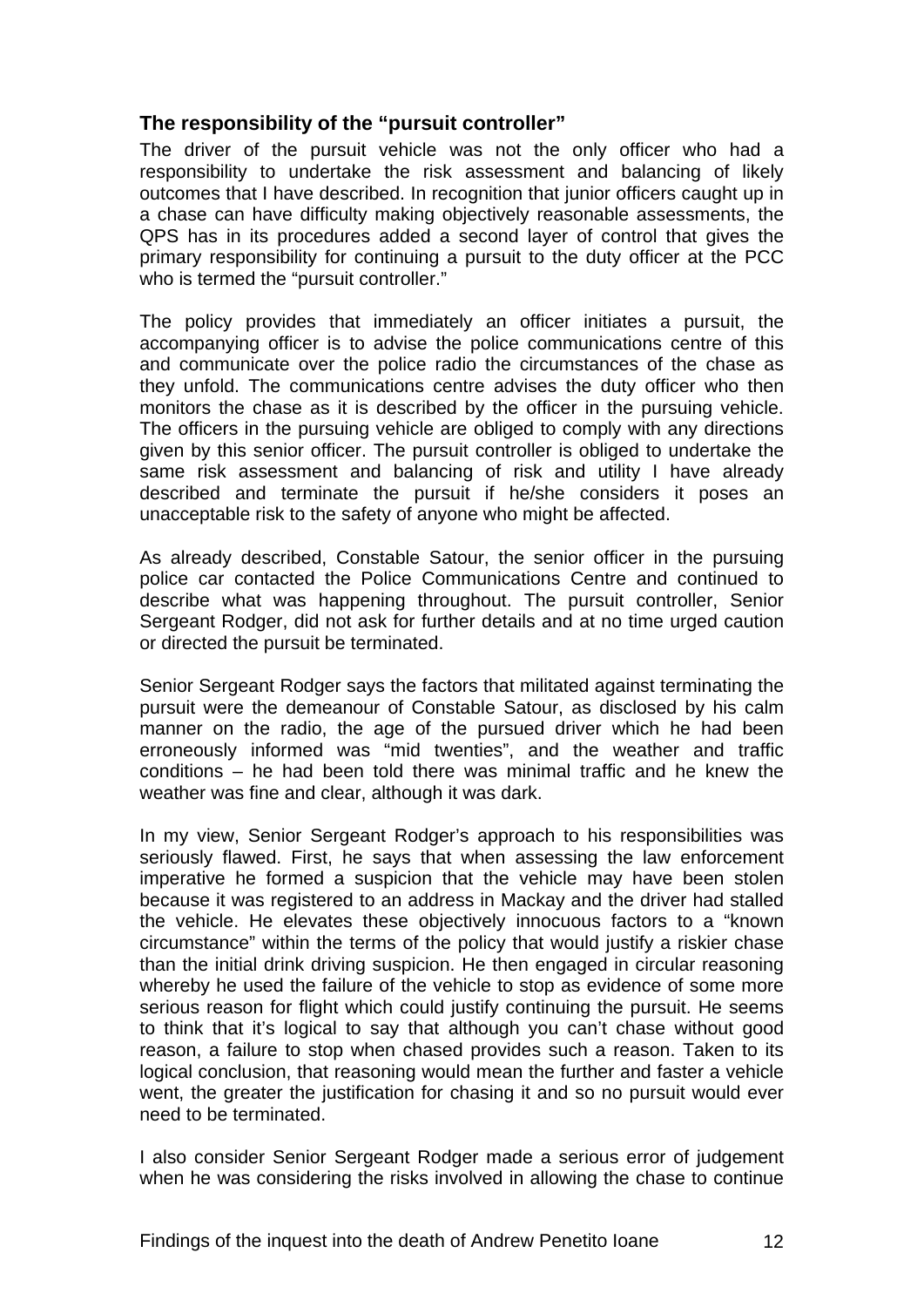to its bloody end. He says that when he heard Constable Satour call the speed of 130km/hr he thought that was a reference to the speed of the other car and that he determined that if that speed continued he would terminate the chase. The speed did continue and in fact significantly increased for another 45 seconds and he did nothing.

Further, it seems that his poor performance on the night in question was not an aberration: when asked whether he would now still allow a chase to continue when a car went through a red light in an inner city, built up area, at 100 km/hr he said he would. He des not consider that poses too great a risk to public safety.

Notwithstanding that the policy made him primarily responsible for controlling the pursuit, Senior Sergeant Rodger also sought to justify not terminating the pursuit on the basis that there were other senior officers listening to the broadcast and they did not step in and do so.

#### **The role of other over viewing officers**

Another officer with some supervisory responsibility was the Regional Duty Officer, Acting Inspector Hanlon who monitored the pursuit over the police radio as it unfolded. He says he did not intervene to call off the pursuit because he decided it did not pose an unacceptable risk. He gave similar justifications to those offered by Senior Sergeant Rodger. Similarly, the District Duty Officer, Senior Sergeant Williams participated in much of the pursuit, although he drove more safely and so frequently fell far behind. He did however monitor the chase over the radio and did not seek to have it brought to an end. When interviewed he expressed some uncertainty about his authority to do so, despite being the direct supervisor of the officers in the primary pursuit vehicle.

And of course there is the principle investigator from the Ethical Standards Command, Inspector Schulz who also came to the view that the policy had been complied with: that the potential benefits of the pursuit justified the risks it entailed. With all due respect to those officers, I consider they have taken too narrow a view of the responsibility of the police service to contribute to a safer community.

Obviously Andrew Ioane should have stopped when the police signalled him to. In failing to do so he was, like so many teenagers are so often, foolhardy and his driving on the night in question was very dangerous and irresponsible. That in no way, in my view, excuses the actions of the police officers involved who have a positive duty to consider the safety of all members of the public and are expected to act in a professional and considered manner. We are entitled to expect police officers will mollify or ameliorate the danger caused by wild boys, not exacerbate it as seems to have happened here.

#### **Flaws in the policy and the outcomes**

I readily accept that none of the officers involved in this sad case exhibited a wilful disregard of their common law and statutory duties; rather they manifested an all too common approach to a universal problem whereby one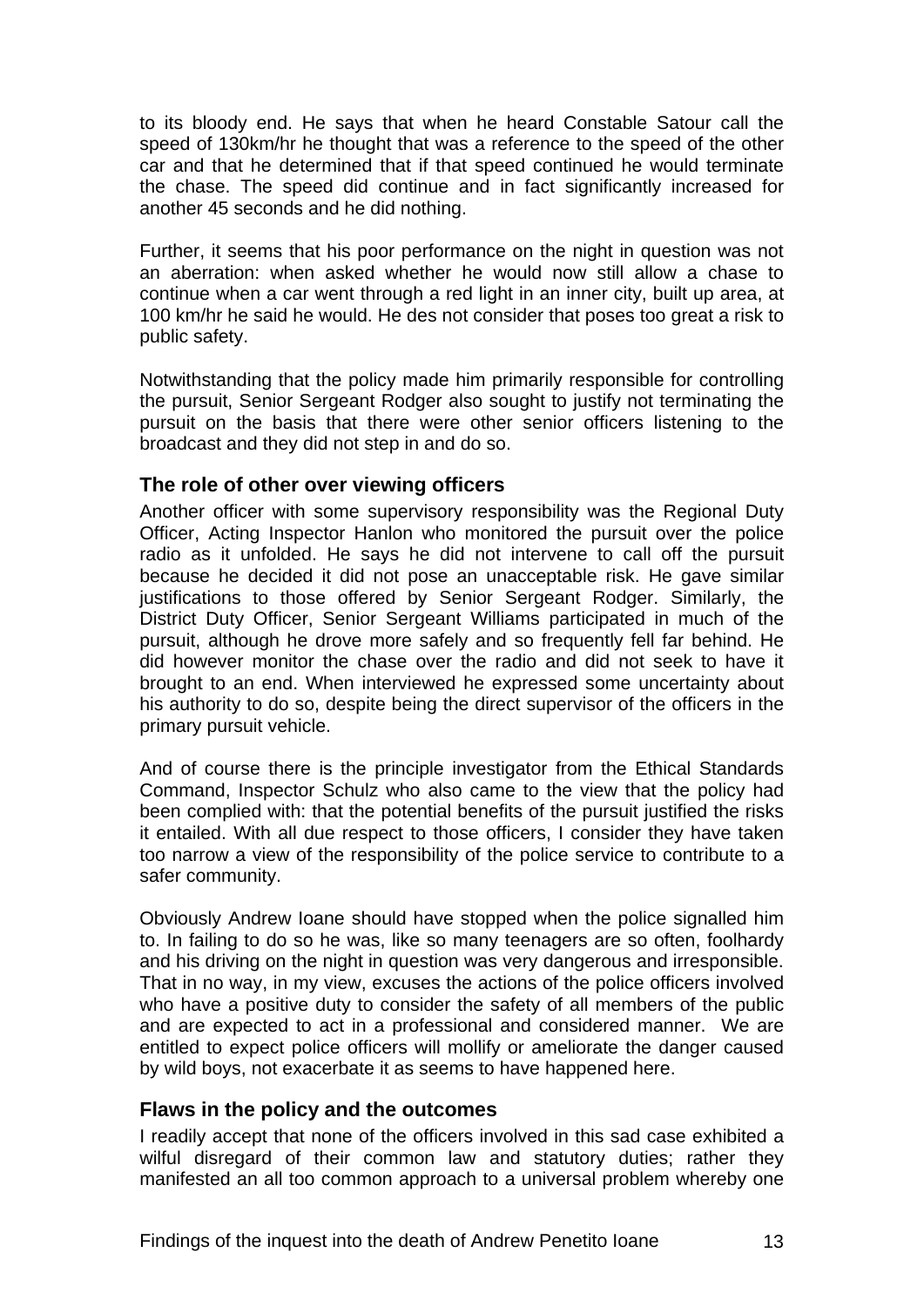policing objective - law enforcement - was given undue precedence over another – public safety. In my view the policy police in Queensland operate under compounds this tendency. Officers are asked to weigh intangibles against imponderables; when that proves impossible, an antiquated attitude that unless the law is enforced whenever a breach is suspected anarchy will eventuate, takes over and mandates action in the form of a pursuit; all too often disaster results.

The fear that unless all those who don't stop are chased to a standstill, soon no one will stop, is said to be "common sense." Just as not so long ago common sense said the world must be flat because if it were round, all those on the bottom would fall off.<sup>11</sup> We now allow science inform us about matters of physics but some still want to rely on "common sense" when dealing with far more complex matters such as human behaviour.

In fact, the evidence indicates that in those jurisdictions where a more restrictive pursuit policy has relieved operational officers of the burden of balancing incorporeal considerations, there has been no increase in the proportion of motorists who fail to stop, no attributable increase in crime and no decrease in the crime clear up rate. The research undertaken by the Crime and Misconduct Commission<sup>12</sup> and the evidence given to this inquest by Assistant Commissioner Tillyard indicates that from Florida to Tasmania and in the numerous other places that have responded to the harm caused by police pursuits, all the available data indicates improved safety and no negative outcomes.

And, just like those places before they adopted these changes, the harm caused by pursuits in Queensland is alarming. In the period 2000 to 2005, 458 people were injured as a result of police pursuits. In the period 2003 to the present, eight people have died. I readily acknowledge the effort that the Police Service has devoted to limiting pursuits has resulted in nearly 60% of the pursuits initiated last year being abandoned but there is still a one in four chance of a pursuit resulting in death or injury.<sup>13</sup>

The CMC research referred to earlier is consistent with the Queensland experience in that none of those killed was suspected of having committed serious offences.<sup>14</sup> Contrary to expectations perhaps, most of those who run from police are young people who have committed traffic offences or are unlawfully using the vehicle.

<sup>&</sup>lt;u>.</u> 11 I acknowledge the use of this analogy by Dr Weatherburn in *Delivering Crime Prevention*, Ockham's Razor, Radio National ABS, 14 May 2006<br><sup>12</sup> See Hoffmann G, Police Pursuits, Crime and Misconduct Commission, 2003, p4

<sup>&</sup>lt;sup>13</sup> Exhibit 2.8 shows that in 2005, 562 pursuits were initiated and 229 not abandoned. During the same period, 57 people were injured and 1 was killed

<sup>&</sup>lt;sup>14</sup> CMC, *op cit*, p4 quotes U.S. National Institute of Justice report which found that most people fled because they were scared of the consequences of having committed a minor offence.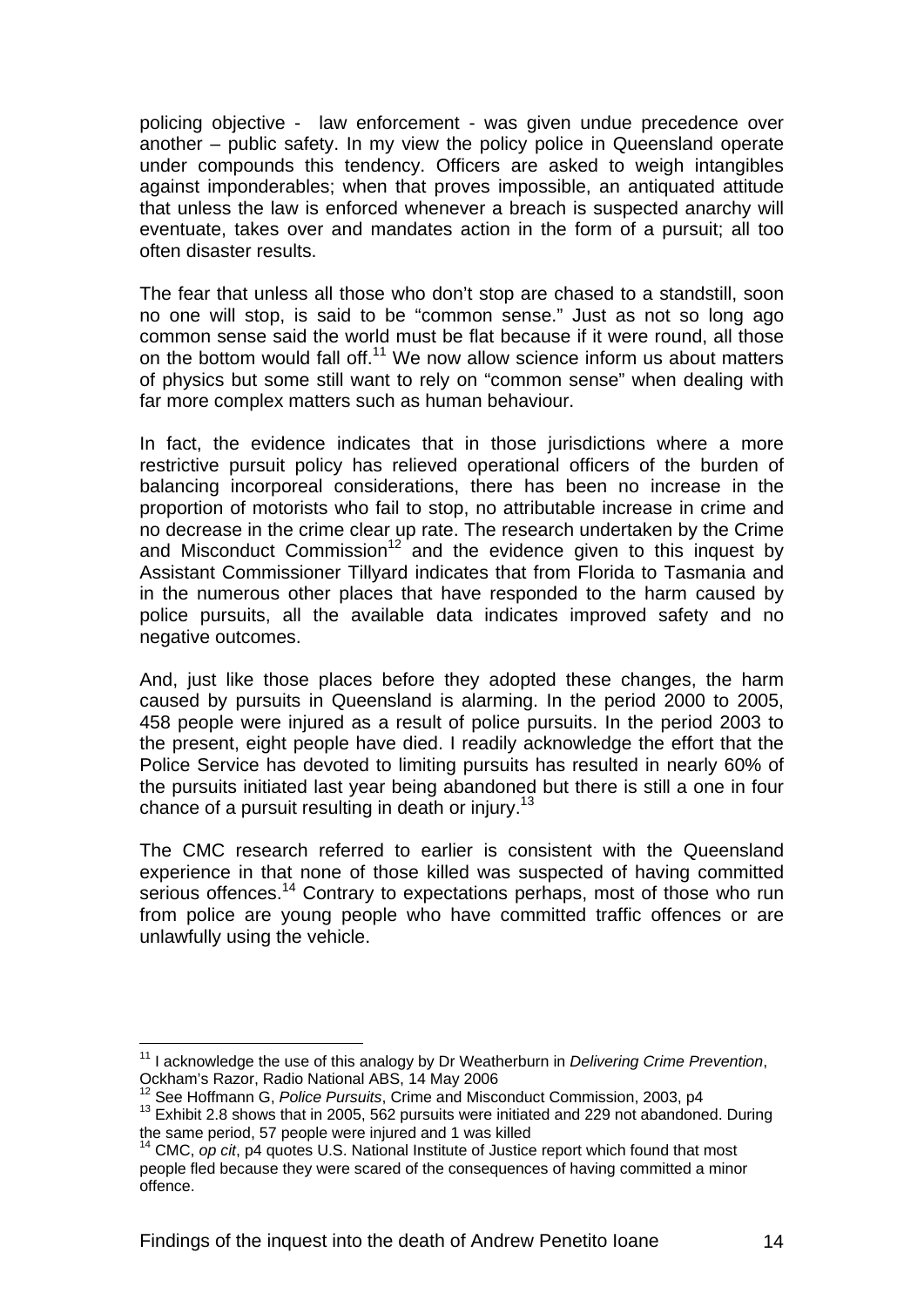# **Car theft**

I realise suggesting that unlawful use of a motor vehicle is not a serious offence may be contentious. I am well aware of the "second most valuable asset" perspective. Undoubtedly, car theft is a major problem. Over 14,000 cars were "stolen" in Queensland last year, but as the law now recognises, that term encompasses a very wide range of criminality.<sup>15</sup> At the most serious end, organised criminals with international links steal expensive cars, sometimes to order, for "re-birthing" and the parts trade. This crime requires and receives the same intelligence led and covert responses as other organised crime threats. At the other end of the scale there are joyriding teenagers. They are a social problem that require a graduated response. Undoubtedly the priority in these cases is to get the car back to its owner and the children back on the right track. As this inquest so graphically demonstrates, an over reaction that results in a child's death, a wrecked car and a protracted risk to all road users over a wide swath of the southern suburbs, serves no good public purpose.

# **Queensland police trial a more restrictive pursuit policy.**

I was therefore relieved to hear that the Queensland Police Service is soon to commence a trial of a more restrictive police pursuit policy. I accept without reservation the sincerity of the Commissioner Atkinson's stated intention to manage the introduction of a more evidenced based approach to motorists who don't comply with a police direction to stop by way of a trial that allows an assessment of how these policies will play out in Queensland. I am somewhat concerned by the complexity of the new policy that requires officers to sort possible pursuit situations into one of four categories before deciding the appropriate response. Other jurisdictions saw the benefit of simplicity; for example Tasmania prohibited pursuits for all but those offences contained in schedule B of their Criminal Code and Denver restricted pursuits to "violent felons." I was however, heartened to hear the Commissioner say that he envisaged further evolution of the policy as the outcome of the trial became known. I respectfully refer him to the evidence given to this inquest by the Tasmanian Assistant Commission Mr Tillyard who said extensive training and coupled with a rigorous review system that incorporated disciplinary action was needed to re-shape the culture of the Tasmanian Police Service.

#### **Training for the rest**

1

As the restrictions contained in the trial policy relate to only traffic and simple offences, leaving a broad area of policing still subject to a discretionary pursuit policy, I consider further attention needs to be urgently given to the training of officers in the exercise of that discretion. All of the officers who gave evidence in this inquest said they have received no training in this complex issue since they were sworn in. As detailed above, the exercise of these discretions involve complex and dynamic judgements in which officers in key positions have demonstrated serious deficiencies. I am aware that all operational police

 $15$  Depending on the circumstances, "car theft" can be dealt with under the Criminal Code as stealing -s 398, or unlawful use - s 408A or as Use of Vehicles under s 25 of the Summary Offences Act 2005